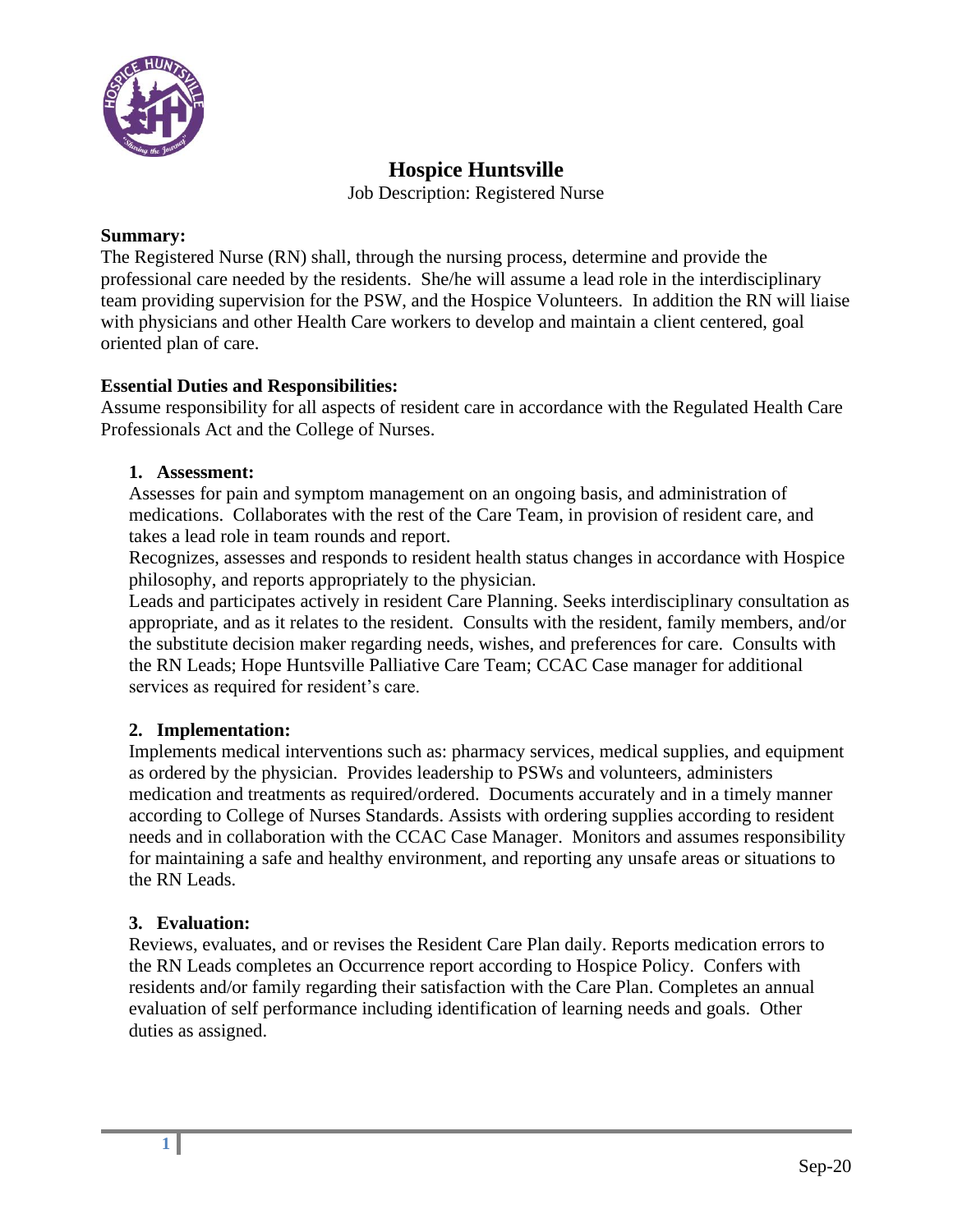

## **Hospice Huntsville**

Job Description: Registered Nurse

## **Qualifications:**

To perform this job successfully, an individual must be able to perform each essential duty satisfactorily. The requirements listed are representative of the knowledge, skill and/or ability required. The individual must possess a belief in and commitment to furthering the goals and development of the hospice.

## **Education and/or Experience:**

- Graduate of an RN or BScN program.
- Must be a current registrant in good standing with the College of Nurses of Ontario.
- Demonstrated expertise with pain and symptom management.
- Experience leading and functioning in an interdisciplinary team environment.
- Computer literate. Ability to write routine reports and correspondence.
- Requires excellent communication and interpersonal skills.
- Ability to solve complex problems and deal with a variety of concrete variables in situations where only limited standardization exists.
- Must have time management skills accompanied by flexibility.
- Palliative Care certification an asset or willingness to pursue certification.

### **Physical Demands:**

The physical demands described are representative of those that must be met by an employee to successfully perform the essential functions of this job. While performing the duties of this job the employee is regularly required to stand, walk, reach with hands and arms, stoop, kneel, or crouch, push or pull. The employee must regularly lift and/or move up to 25 pounds.

### **Knowledge:**

Each nurse possesses and continually acquires knowledge relevant to the professional service (hospice palliative care) she/he provides:

• Participates in in-services. Attends workshops/seminars. Enrolls in post-diploma programs related to palliative care. Has knowledge of the Hospice policies and procedures. Demonstrates leadership to other staff accountable to them. Identifies learning needs through Performance Appraisals. Provides health education to co-workers to improve care.

### **Ethics:**

Each nurse understands, upholds and promotes the ethical standards of the profession. Evaluates/ updates resident care plan involving the resident and/or SDM. Provides care assuring privacy and confidentiality is maintained. Provides hospice palliative care with the philosophy of assuring the dignity of the resident. Participates in the development of Hospice Palliative Care Policies and Procedures.